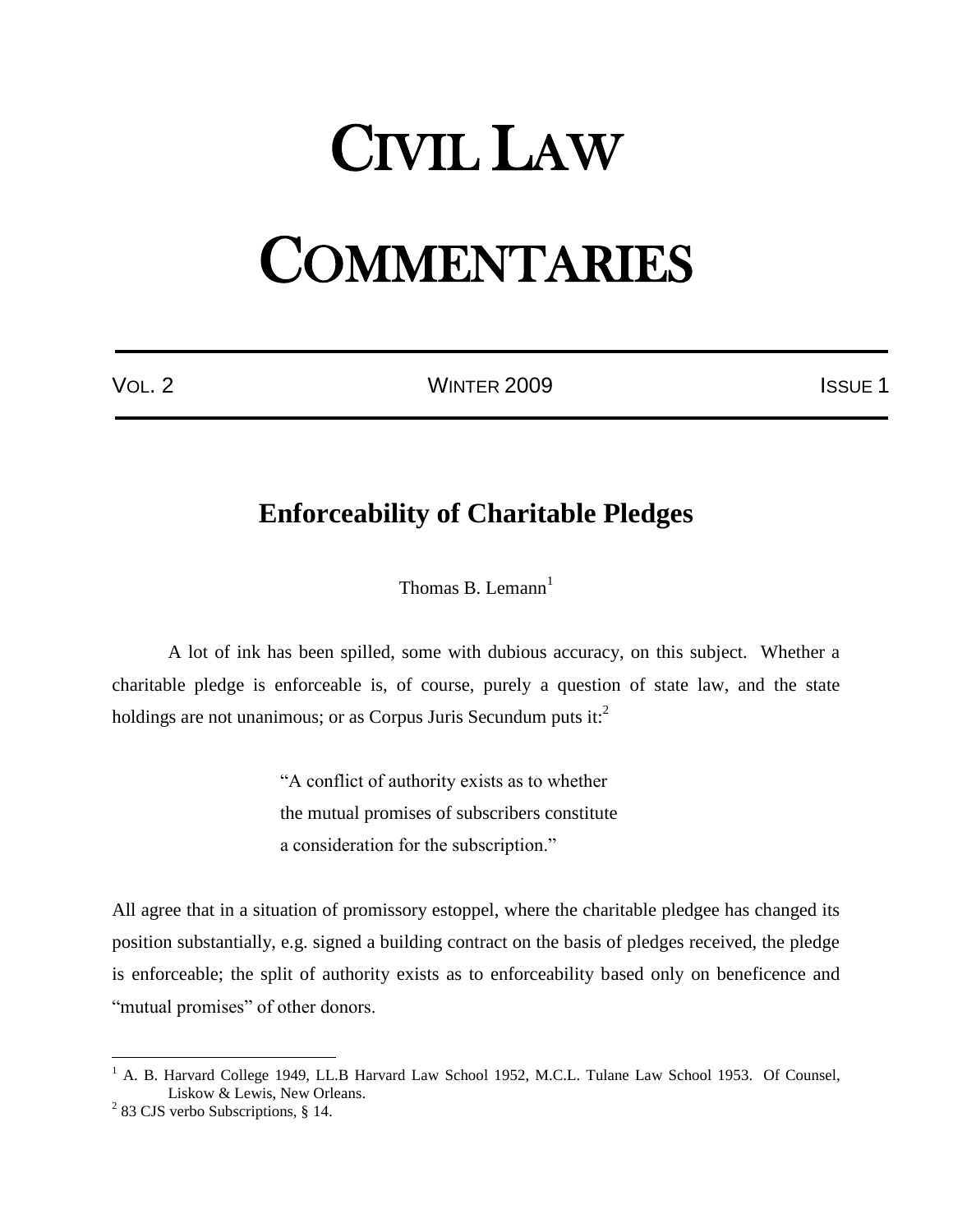In Florida, for example, the Supreme Court has made it difficult to recover on charitable pledges. The pledge card in Mt. Sinai Hospital v. Jordan<sup>3</sup> read as follows:

> "In consideration of and to induce the subscriptions of others, I promise to pay . . ."

Out of a pledged total of \$100,000, the donor had paid \$20,000 during his lifetime, and the charity sued the estate for the remaining \$80,000. Held, in the absence of any claim of reliance, the pledge was not enforceable; it was a mere gratuitous promise of a future gift, lacking consideration; or on the rationale of Williston on Contracts (1920), the pledge was merely an offer, subject to acceptance when the work it contemplated has been done or at least begun, "or liability incurred in regard to such work on the faith of the subscription." Construing the pledge as an offer, it must follow that if no work has been done or liability incurred, it must expire at death of the offeror.

So held the Supreme Court of Florida, and similar results have been reached in several other states, as noted in an ALR Annotation<sup>4</sup> and also in 83 CJS verbo Subscriptions.

An adherent of the contrary rule is Iowa, where two leading cases in its Supreme Court have held charitable pledges binding and enforceable without any proof of reliance or other "consideration."<sup>5</sup> And in a recent case from the Iowa Court of Appeals it was held that even oral pledges are similarly enforceable. In Iowa, "there is no requirement to show consideration or detrimental reliance."<sup>4a</sup> The Restatement of Contracts has come down squarely in favor of enforceability without the need of proving reliance:

> "A charitable subscription … is binding … without proof that the promise induced action or forbearance."<sup>6</sup>

<sup>3</sup> 290 S.2d 484 (Fla. Sup. Ct. 1974).

<sup>4</sup> 86 ALR 4th 241.

<sup>&</sup>lt;sup>5</sup> Salsbury v. Northwestern Bell, 221 N.W.2d 609 (1974), and PHCCC v. Johnston, 340 N.W.2d 774 (1983).

<sup>&</sup>lt;sup>4a</sup> Estate of Schmidt, Court of Appeals of Iowa, September 6, 2006

 $6$  Restatement 2d of Contracts,  $\frac{6}{9}$  90 (2).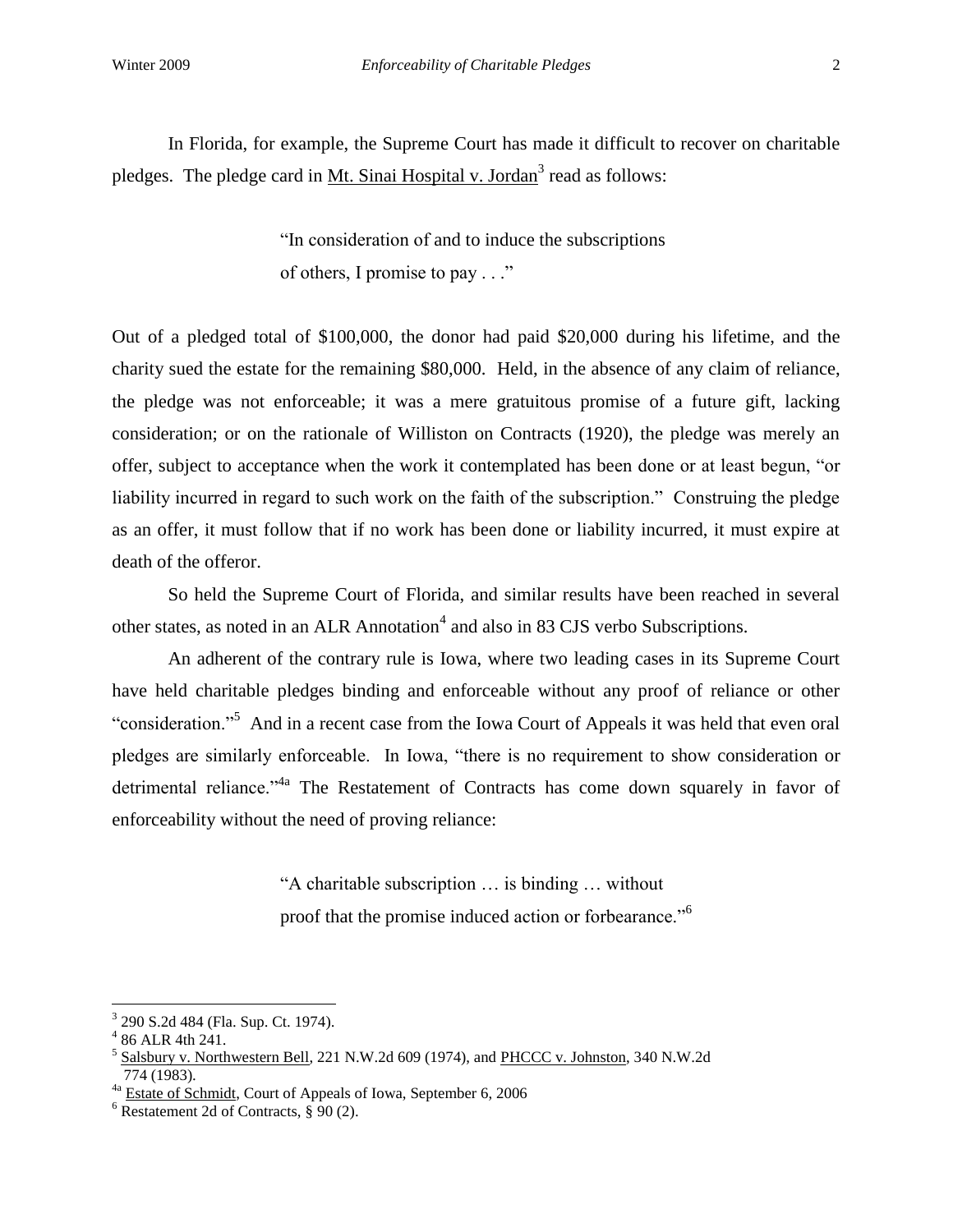Now what of Louisiana? It is clear that in Louisiana, with unbroken jurisprudence going back to 1836, charitable pledges are legally enforceable. In the first case on the subject, Louisiana College v. Keller,<sup>7</sup> the defendant subscribed \$500 to a new college to be established. When the donor refused to honor his subscription, the college brought suit, and the Supreme Court upheld the validity of the pledge, holding that lack of mutuality and consideration was not a defense:

> "But the defendant seeks to avoid the payment of the sum subscribed by him, under the plea that his promise was without consideration and is not binding on him. An obligation, according to the Code, is not the less binding though its consideration or cause is not expressed. We are not informed as to the consideration of this promise, by any thing on the face of the papers. It may have been the advantage the defendant expected to derive from the establishment of a college at his own door, by which he would save great expense in the education of his children, or it may have been a spirit of liberality and a desire to be distinguished as the patron of letters. Whatever it may have been, we see nothing illicit in it; nothing forbidden by law, and the promise binds him, if he consented freely, and the contract had a lawful object. **In contracts of beneficence, the intention to confer a benefit is a sufficient consideration."**

Similarly in Homer College v. Calhoun,<sup>8</sup> a charitable subscription was again enforced by the Supreme Court. The syllabus says:

> "An obligation in favor of an educational institution, made to create a fund for its endowment, payable in

 $7$  10 La. 164 (1836).

<sup>8</sup> Mann.Unrep.Cas. 140 (1877).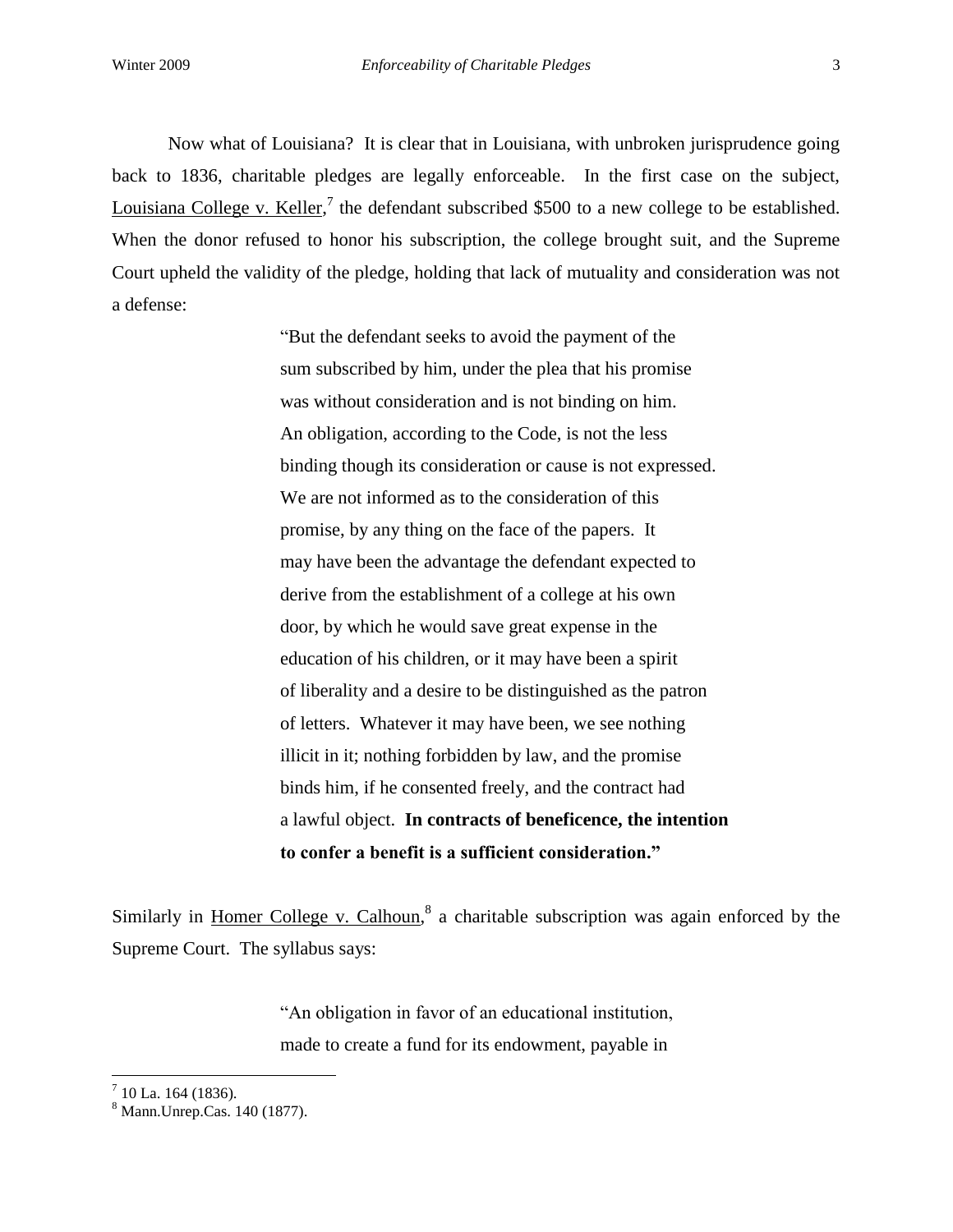instalments, is enforceable against the obligor, and when he seeks to escape or evade payment by setting up conditions precedent, upon the nonfulfilment of which his liability would not attach, he must establish them satisfactorily, or judgment will go against him."

Further, a charitable pledge was also enforced in **Baptist Hospital v. Cappel**,<sup>9</sup> In that case the pledge card read thus:

> "For a valuable consideration, receipt of which is hereby acknowledged, and in consideration of the subscription of others, I hereby subscribe and promise to pay to the order of the Baptist Hospital at Rapides Bank, Alexandria, Rapides Parish, Louisiana."

In upholding enforceability of the pledge against the defense of failure of consideration, etc., the court said:

> "There can be no question about the validity of the contract at the time the pledge card was signed. The Supreme Court of this state correctly laid down the law governing such contracts in the case of Louisiana College v. Keller, 10 La. 164 . . ."

Enforceability of charitable pledges was reiterated, by way of dicta, in Dillard Univ. v. Local Union  $1419$ <sup>10</sup> In the first case the court quoted with approval from the decision in La. College v. Keller that

> "In contracts of beneficence, the intention to confer a benefit is a sufficient consideration."

 9 14 La.App. 626, 129 So. 425 (1930).

<sup>&</sup>lt;sup>10</sup> 144 S.2d 710 (La.App. 1962) and 169 S.2d 221 (La.App. 1964).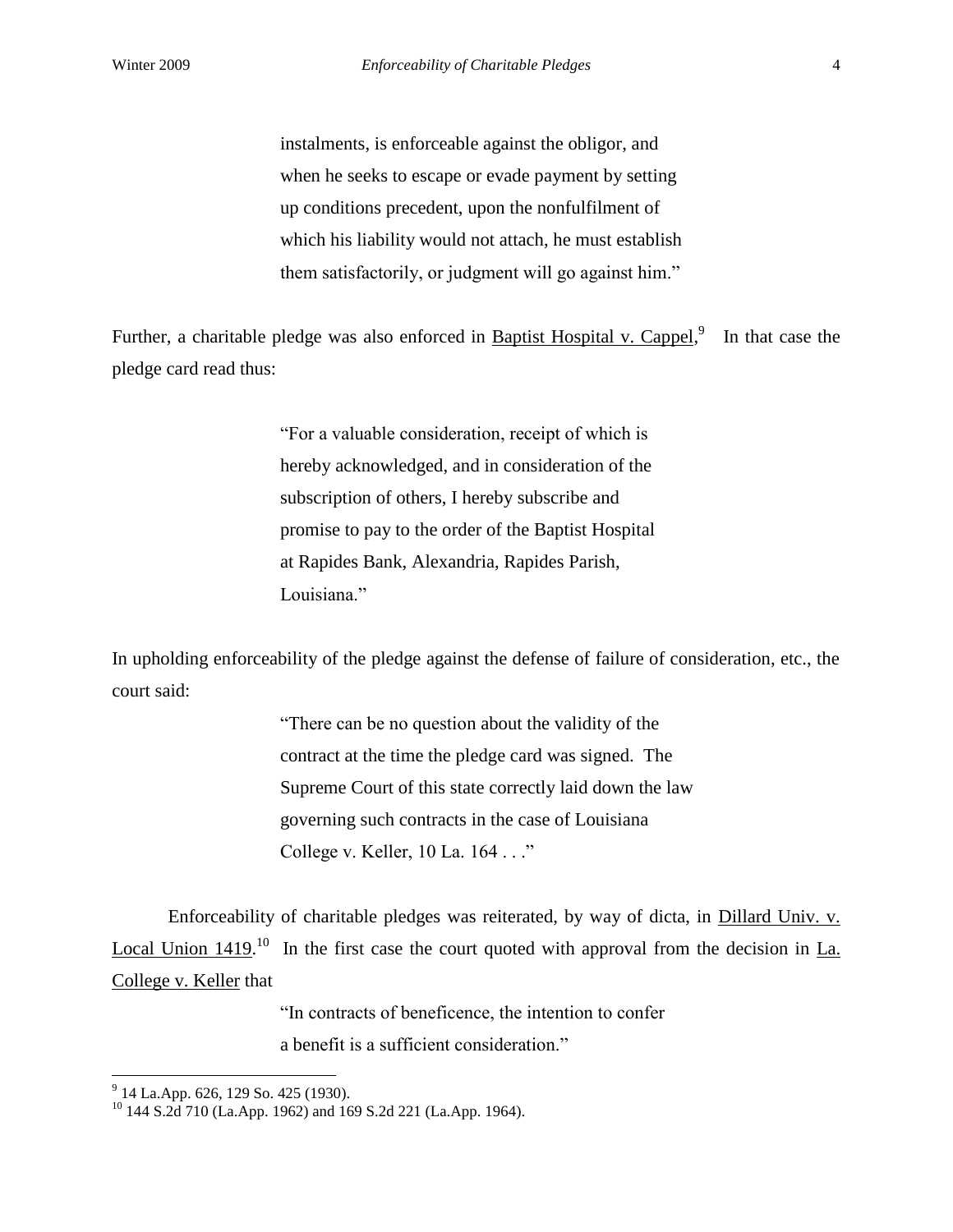In the second case the court said flatly:

"We find no difficulty in reaching the conclusion that a pledge of this nature is valid and binding, Louisiana College v. Keller, 10 La. 164."

The pledge card involved in the Dillard cases was in the standard format ("In consideration of the gifts and pledges of others, I/we promise to pay …") and was a simple instrument, not in authentic form, i.e. not notarized. Before 1984 no doubt was raised anywhere as to the enforceability of charitable pledges in Louisiana. But some have expressed a concern that doubt may have been cast on unnotarized pledges by the enactment of Civil Code Art. 1967. $11$  It provides in part that

> "Reliance on a gratuitous promise made without required formalities is not reasonable."

Can we infer from this enactment a legislative intent to overrule the jurisprudence on charitable pledges, and to require an authentic act or some sort of notarial pledge to justify enforceability?<sup>12</sup> (Practically all charitable pledges are executed on simple cards, without any notary or witnesses.)

To answer that question, one must turn to the grand pantologue of Louisiana obligations law, Professor Litvinoff of LSU, Reporter for the 1984 revision and whose treatise on Obligations is the leading authority. The short answer is No, Art. 1967 does not require charitable pledges to be in authentic form to be enforceable; but the explanation requires something of a civil law discursus.

Art. 1967 deals only with gratuitous promises, and under the civil law a charitable pledge is actually an onerous contract. As has been well pointed out,  $13$  someone making a charitable gift or pledge expects the charity to do something in return: the donor to a hospital expects the

 $11$  Act 331 of 1984.

 $12$  As required by Civ. Code Art. 1536 for donations of immovables or incorporeals.

<sup>&</sup>lt;sup>13</sup> By Professor Litvinoff.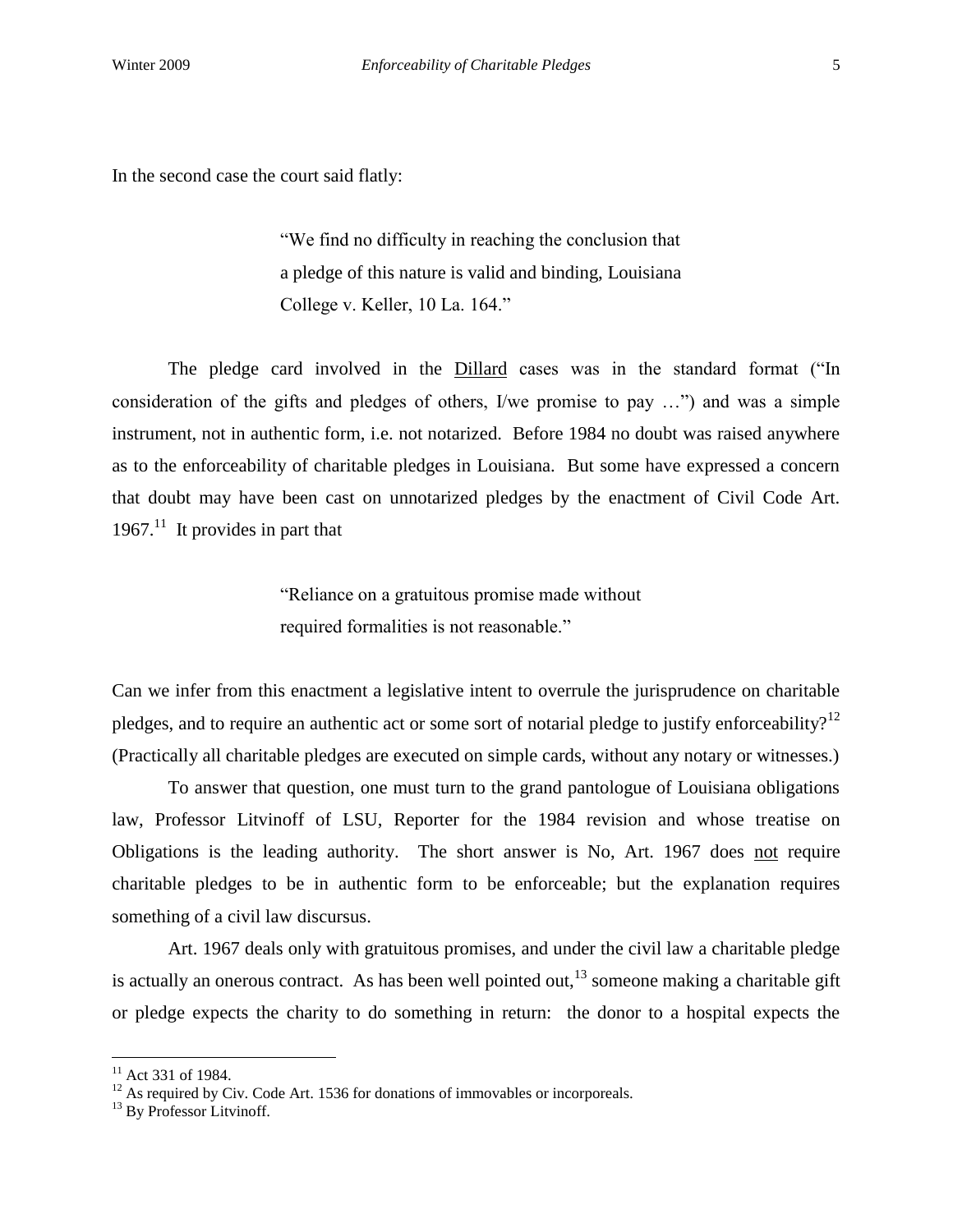hospital to tend sick people, as the donor to a school or college expects the institution to perform educational functions; the symphony orchestra is expected to perform music, the art museum to display works of art.

Planiol in his 1933 treatise has explained the civil law approach to charitable subscriptions.<sup>14</sup> He begins by noting that the reason such subscriptions are not held to the solemnities required for purely gratuitous promises is that the charitable subscription is a "special contract" rather than a donation, and he goes on:

> "The courts have begun to decide on this question. The Court of Appeals of Nancy, in a decision of March 17, 1920, held that a charitable subscription was not a question of donation but an unnamed contract subjected solely to the general rules of obligations. The Civil Chamber, Feb. 5, 1923, rejected an appeal and declared that a subscription, by its very nature, would not fall within the formalities of Art. 931." (Emphasis added.)

And here is what appears in the Law Institute translation of the 1938 edition of Planiol:

"Open subscriptions for the creation or support of some public welfare work are usually accompanied by an immediate contribution, which is valid as a manual gift. Can a pledgor be held to his promise if he refuses to honor it, or should this type of a donation be considered void for lack of form? The courts have held that such a pledge is a nameless contract, which can serve to realize a donation if it is motivated by an intention to make a gratuity.<sup> $15$ </sup> (Emphasis added.)

<sup>&</sup>lt;sup>14</sup> 5 Planiol & Ripert, Traité Pratique de Droit Civil Francais (1933), § 418.

<sup>&</sup>lt;sup>15</sup> Planiol & Ripert, Treatise on the Civil Law (11th ed. 1938), § 2545A.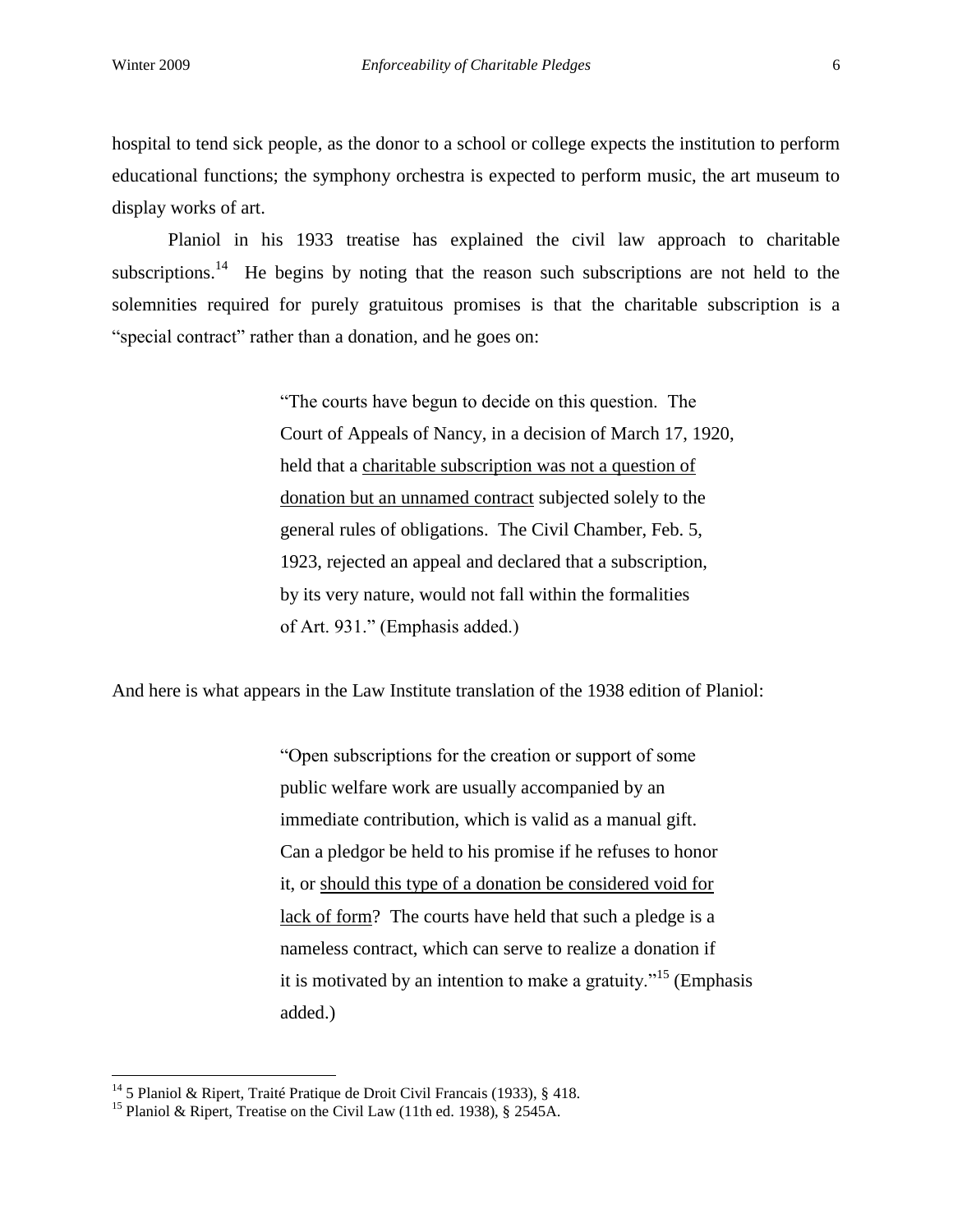In France, therefore, a charitable pledge is not a gratuitous donation that must be in authentic form, but rather a "special contract" or a "nameless contract" exempt from notarial requirements.

Louisiana courts have reached the same result. In Thompson v. Société Catholique<sup>16</sup> the decedent made a gift in 1889 to a Catholic institution for educational purposes. The real estate so conveyed was clearly community property. After his death his widow brought an action to annul the gift on the ground that a husband could not alienate community immovables gratuitously. The Supreme Court held that the conveyance was not a gratuitous donation at all, but rather an onerous contract, in view of the fact that the donee was bound to use the gift for educational purposes. Citing Civil Code Arts. 1523 and 1526, the court concluded:

> "The conditions and charges thus imposed and exacted of the donee impresses upon the donation the character of an onerous donation, or more properly speaking, an onerous contract, and is not subject to the rules peculiar to real gratuitous donations." (Emphasis added.)

The concept that a charitable subscription is, in civil law, equivalent to an onerous contract and hence exempt from the formal requirements of a pure gratuity is also set forth in other cases<sup>17</sup> and, of course, in Professor Litvinoff's treatise.<sup>18</sup> It seems quite clear, then, that a charitable subscription or pledge is not subject to the formal requirements of Art. 1536.<sup>19</sup>

In view of the unbroken jurisprudence in Louisiana, there can be no reasonable ground for doubt that charitable pledges are enforceable; either because no consideration is required or because if it is, "the intention to confer a benefit is a sufficient consideration."

Will an unpaid charitable pledge be deductible for estate tax purposes? Clearly so. We may start with IRC § 2053: claims against the estate are deductible when "allowable by the laws of the jurisdiction under which the estate is being administered,"<sup>20</sup> i.e. if enforceable under state

<sup>16</sup> 157 La. 875, 103 So. 247 (1925).

<sup>&</sup>lt;sup>17</sup> Castleman v. Smith, 148 La. 233, 86 So. 778 (1920); Mobley v. Lee, 318 So. 2d 631 (3<sup>rd</sup> Cir. 1975) (dictum)

<sup>&</sup>lt;sup>18</sup> Litvinoff on Obligations, La. Civil Law Treatise, Vol. 6 (1969),  $\S$  103.

 $19$  Of course any charitable gift is considered gratuitous for forced heirship purposes. Loyola Univ. v. Deutsch, 483 S. 2d 1250 (4th Cir. 1986).

 $^{20}$  IRC § 2053 (a).